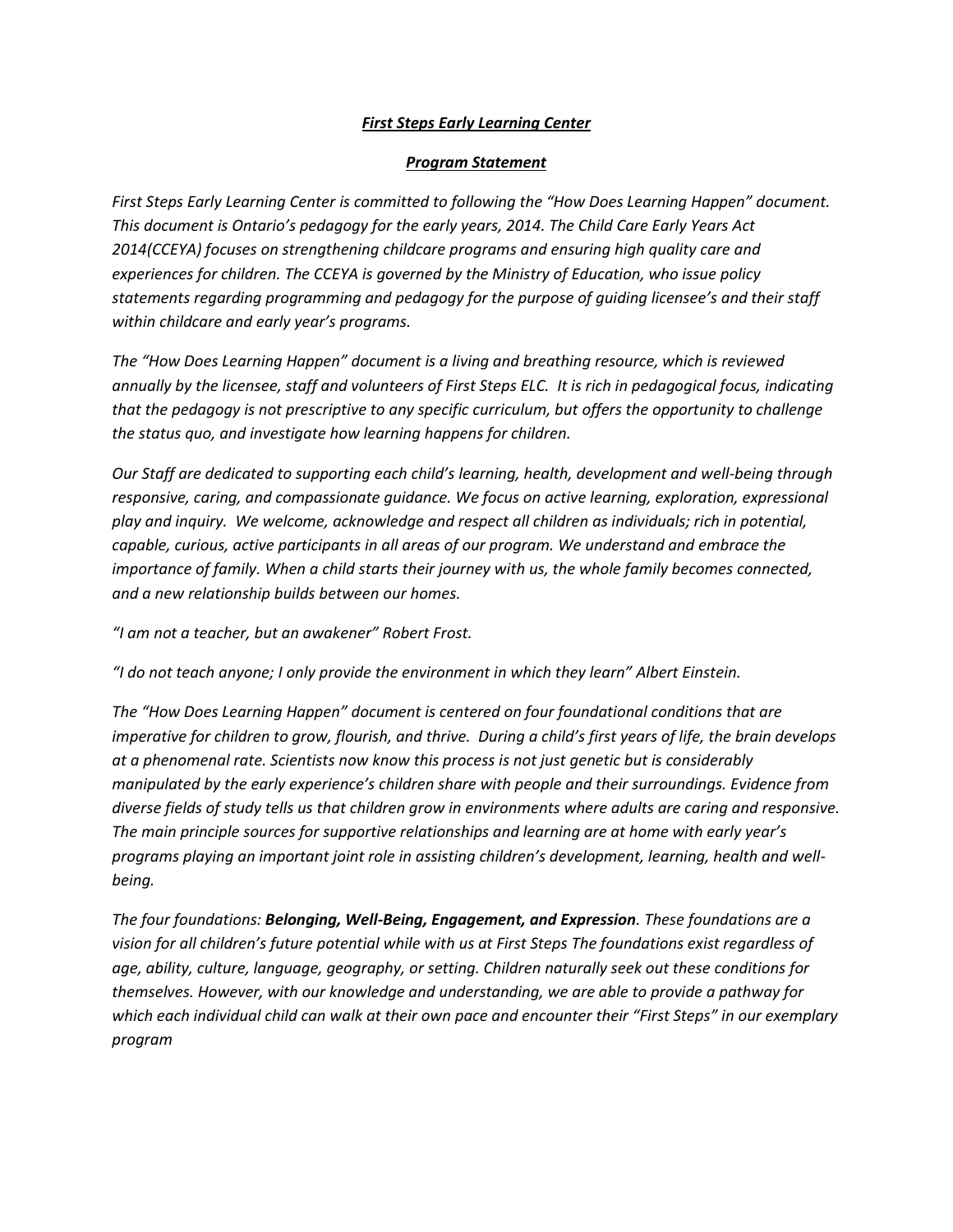## *Belonging*

*We strive to help every individual who enters our environment feel like they belong, that they have a place in our surroundings that they will feel welcomed, valued and respected. We provide the opportunity for connectedness to others and encourage children, staff, and parents to make contributions as part of a group. As each child joins us, it is not only the child who is welcomed into our little community, but the whole family. A sense of belonging is evident within our center; this can be seen through many photos, recorded accomplishments, and pedagogy documentation. This documentation is more than just a recording of events. It helps us as educators learn about how children think and learn, it is a way of listening to children, and learning through the course of their experiences. It also offers a visible learning aid to others, and encourages conversation between the educators as co-learners, alongside the children, their peers, and their families. We pride ourselves on the relationships we form with the children in our care and their families new and old. We gain relevant, background family knowledge which enables us to have a better understanding and form a platform on which for us to build upon.*

*Each child has their own private space within our room. Each of these cubbies has the child's photo displayed on the front, and they know that this is their spot, where they can place pictures and personal items. Photos of each child's family are displayed around the rooms and are in easy reach if required by the children. During the day to day experiences with us, the children are guided through play and inquiry, and they build relationships and teamwork alongside their peers. As educators we provide this environment as an open book to encourage inclusion, respect, and connectedness.*

*It is important for our families, and staff to feel their presence and voice is of relevance. Our staff liaises with families on a daily basis, and we work very closely in a joint partnership to provide time and opportunities to be available for any questions or concerns that they may have. Our staff maintain a positive, respectful, professional relationship with all. As a team we collaborate on a regular basis where each member feels they can make an important contribution to our team. We guide and support each other, as well as working diligently to constantly improve on our knowledge, by attending the many professional development opportunities First Steps offers its staff. After attending any professional development, the staff are invited to share their new knowledge with the rest of the team during staff meetings and general meeting times. We discuss learnt new strategies and ideas taken from professional development, any documentation and handouts are gathered, reviewed and utilized by all staff. Staff can reflect on this information by using the reference file for professional development located in the office. We also offer this knowledge to our families during a family information/gathering event, or through our daily interactions.*

*"What we instill in our children will be the foundation upon which they build their future" –Steve Maraboli.*

### *Well-Being*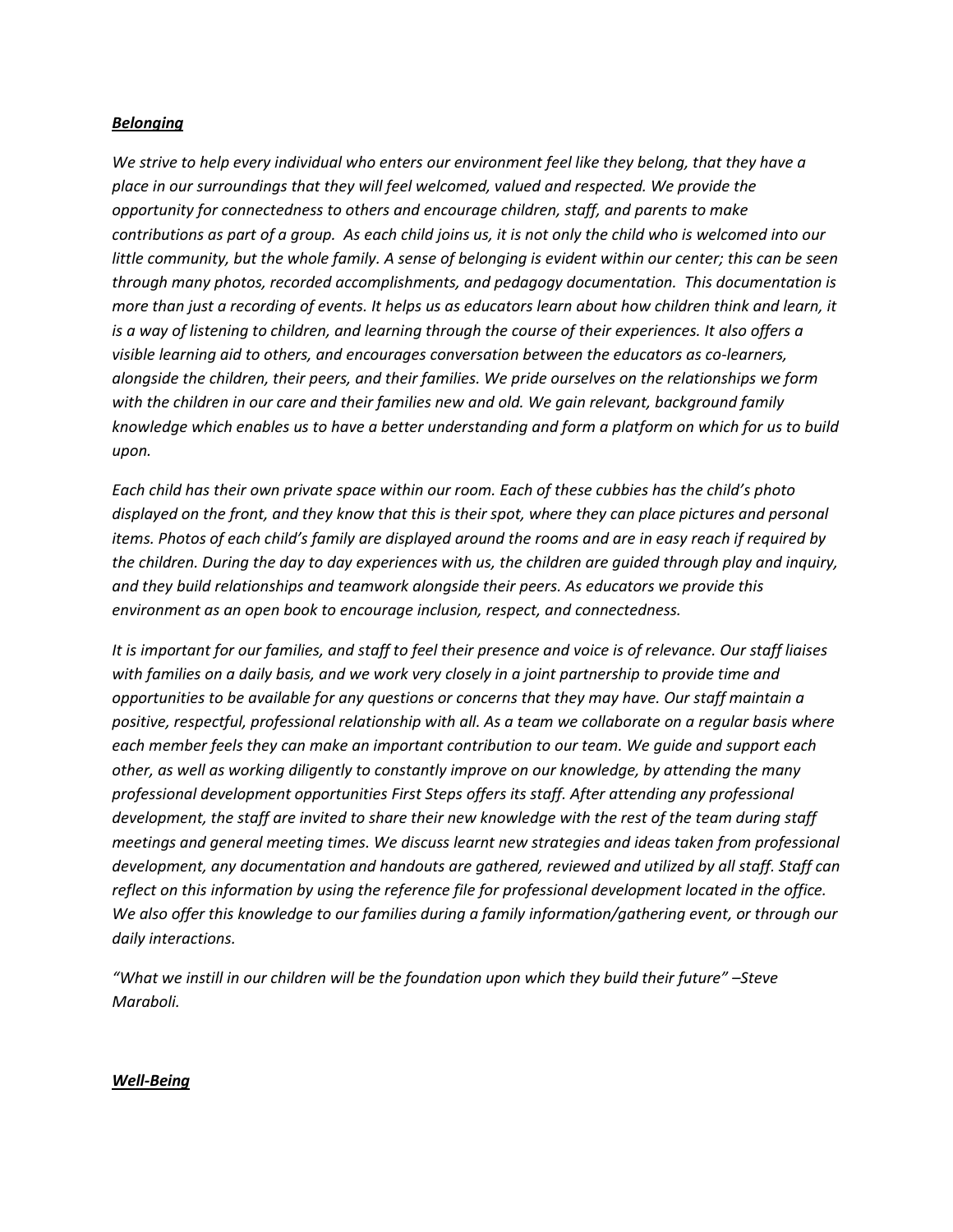*It is our goal to support a sense of self, health, and well-being for every individual who is part of First Steps. We provide healthy meals and snacks prepared by our in-house experienced cook. Family style dining is promoted, where staff members sit with the children, encourage good food practise, and awareness. Ample opportunity and time are given to work on self-help, and self-care skills within a positive environment that is responsive to children's needs. Families are often invited to come and join us for celebration lunches and share family recipes from their own cultural backgrounds.*

*Our wish is to allow children thrive in programs where they can engage in vigorous physical play in natural outdoor spaces which offer manageable levels of challenge. Safety is of high importance. However, we offer the opportunity for reasonable risk by making accommodations and adaptions which will allow each child to participate, and be challenged in a meaningful, personal, capable and competent way. Children are invited to participate in daily physical activities indoors and outdoors, and explore the world around them, each child that is in our care for more than 6 hours a day, will have the opportunity to be outside for 2 hours. Our educators strive to be good role models for the children in our care by displaying good health and well- being practises. Rest and sleep time are important, we make sure each child has a safe place to rest or sleep during their day with us, ample quite/rest activities are on hand for non- sleepers. When the children do sleep, a sleep record is noted and reported to parents on collection. To promote the importance of taking care of our bodies, we visit local businesses in our community as a center, including Dentists, Doctors, and local senior homes. We also organize for professionals to come to us and share their knowledge and guidance for self-care and health skills.*

*Self-care skills and self-regulation can prove to be challenging, we are proud of our mentoring techniques and strategies which have been put in place, our goal is to role model, teach and encourage these lifelong required skills. The ability to self-regulate is a very important component of a child's development. This ability plays a crucial part in a child's long-term physical, psychological, behavioural, and educational well-being. We guide children to deal effectively with the daily stresses they face and help them learn the skills to recover from them in a calm and focused manner. When children can use this approach, they become better equipped to modulate their emotions, attention spans, and ignore distractions. They learn to understand that there are consequences for their actions and become aware of how others may feel or think. Our educators contribute and aid this learning by providing an environment with limited room for these stressors to arise. We build trusted relationships and gain an understanding and knowledge of children's ability and efforts to self-regulate; we are attuned with the children and develop the skill to anticipate individual's cues, arousal states, and responses to various stressors. We offer strategies which help calm and focus, and we are compassionate to each individual. We feel it is of great importance to monitor and record each child's health and well-being daily. We work closely with the families, gathering any important, relevant information that may affect any child's physical or mental health.* 

*Our aim is to keep everyone's health and well-being a top priority. Upon induction all staff members are requested to read and adhere to our Health and Safety binder and policies, this binder includes a self-test for staff to monitor and carry out procedures for the benefit of themselves and others who they work closely with. When each child/family starts their journey with us, they are presented with a parent package. Within this package we offer a parent handbook which provides valuable information*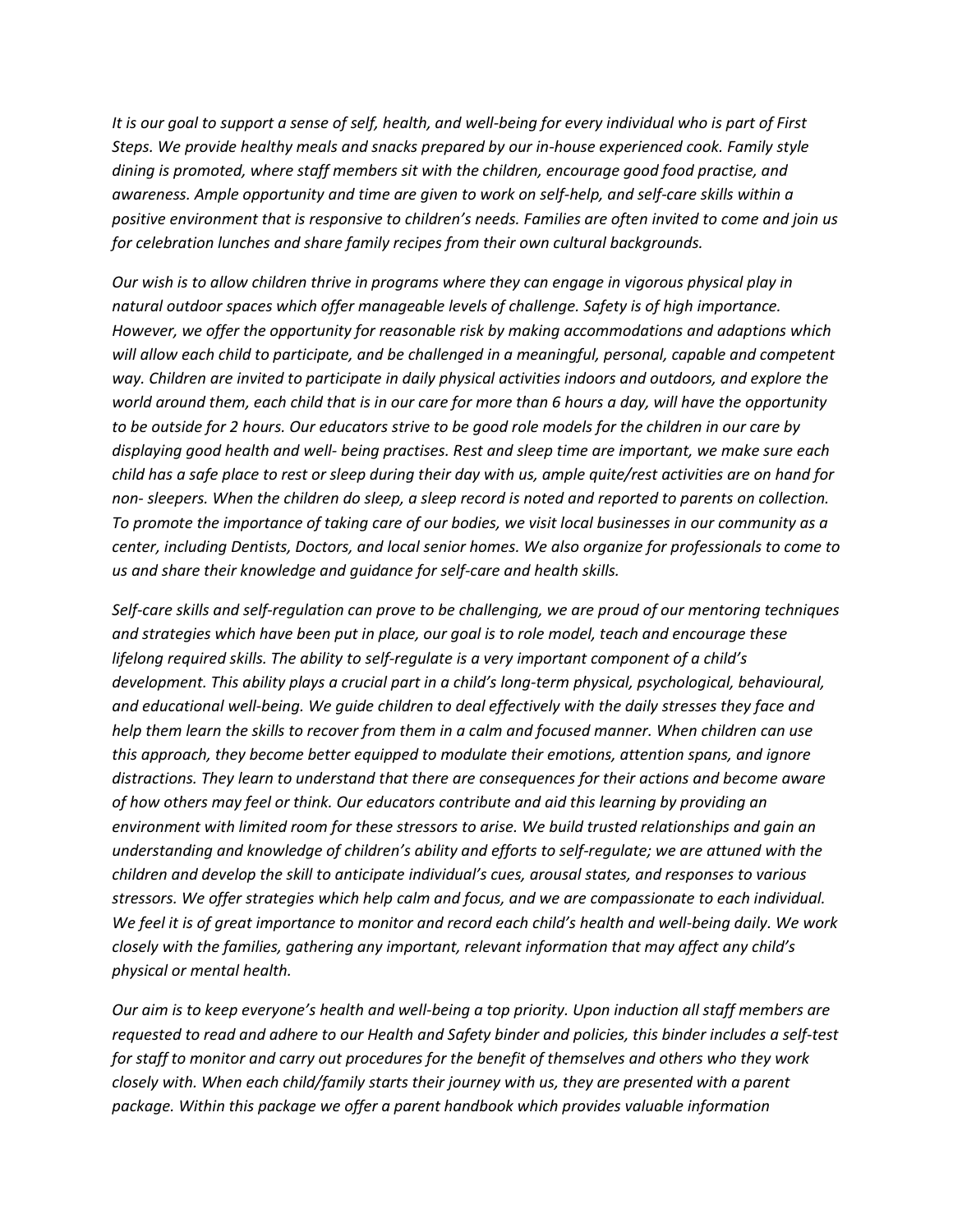*regarding our daycare, also there will be a collection of in-depth forms to be completed and returned to us, providing ALL relevant information about each child. Before attendance commences, every staff member will read and understand the personal information regarding our new family member and their family. We understand and are compassionate that each child may have allergies some of which may even be life threating. Policies and procedures are put in place to ensure optimum safety. We work closely together with our families so information can be shared at any given time regarding the child's health and well-being.* 

*Our Families, Staff and children's health and well-being is of high priority and vital for life's long journey. "Nurturing yourself is not selfish – it's essential to your survival and well-being" Renee Peterson Trudeau.*



*Engagement*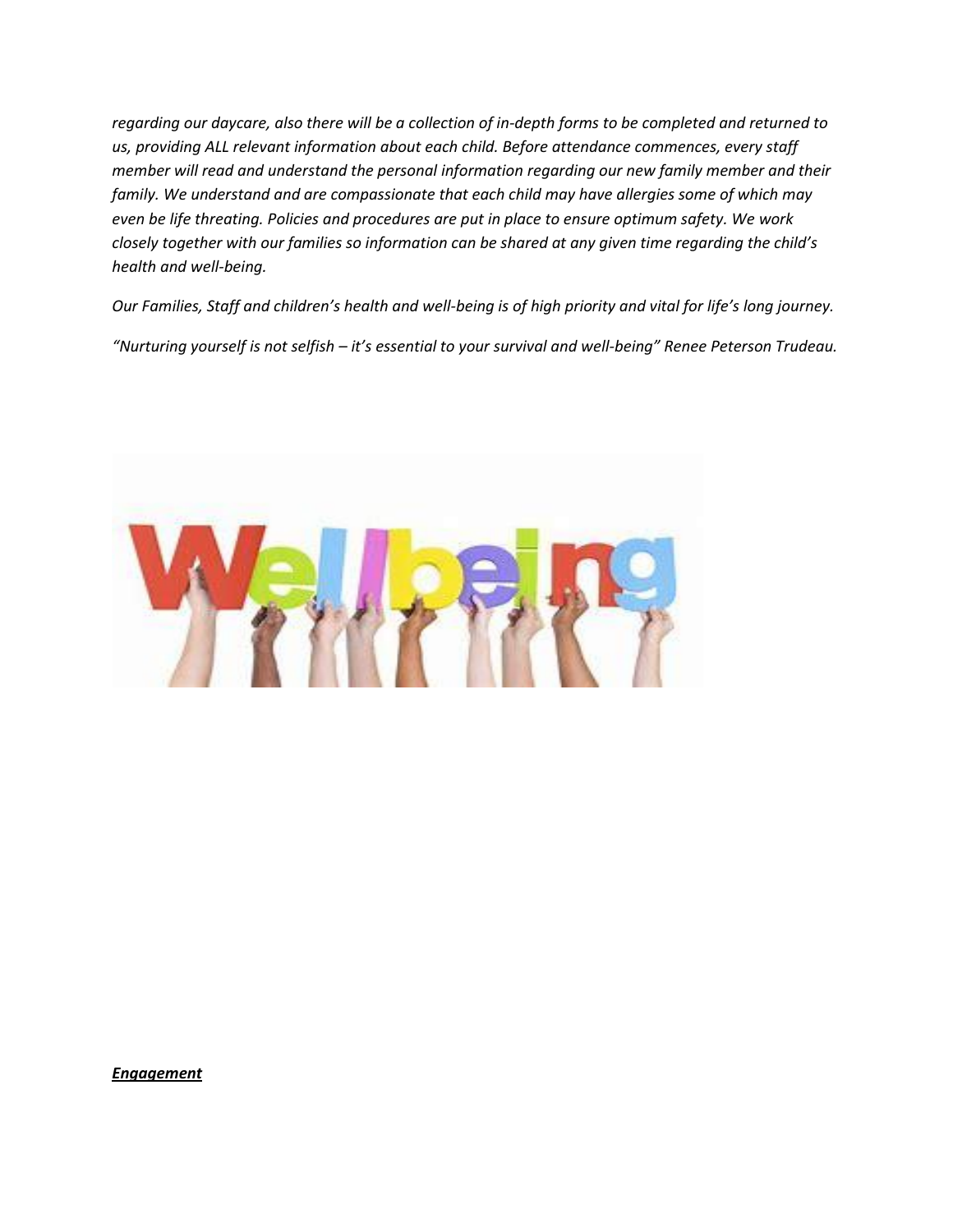*"Engagement" refers to a state of being genuinely involved and interested in what one is doing. Children express this through engaged play and inquiry; as well as active, creative, meaningful experiences provided in positive environments. A child's natural curiosity allows them to explore with their bodies, minds and senses; therefore, stimulating them to ask questions, solve problems, test theories, engage in creative thinking, and make sense of their world. We strive to achieve this with the children in our care.*

*We as educators and co-learners demonstrate interest and involvement with the children in our care, we understand that children are more likely to participate and engage in complex, lengthy time periods of play when educators welcome and value their contributions and ideas to the classroom and group. We collaborate, offering support when investigating new ideas, questions and "bumps in the road" rather than acting as the expert. This encourages the children to become involved and engaged in creative problem solving, discovery and shared thinking. Our staff acknowledges that each child is an individual and their abilities vary. As educators, our attitudes are very important when fostering children's engagement. We fully believe and allow each child to participate and have the right to do so by using inclusive approaches and creating the environment and experiences that are meaningful and engaging. We are also mindful when creating such environments of our children who may have individualized plans. Our educators' model, encourage and implement positive guidance; it takes individuals many years to learn appropriate ways to express strong emotions and positive interactions with others. Knowing that children learn by repetition, our staff maintain daily routines and set clear limits, thus helping children to internalize positive strategies and promote the individual development of each child's self-help, and self-regulation skills. Children also learn by cause and effect. From these actions, and from other reactions, staff respond by reasonably discussing the situation with the child/children and redirecting by offering alternative words or behaviours that will encourage the children to express themselves in a more positive, and calm manner. When children feel they are understood, valued and belong, they tend to develop positive self-concepts. We make every effort to build trusting, supportive relationships with each child in our care. Corporal punishments, the use of verbal or emotional threats, shaming or name-calling are never used in our program and are responses that will not be tolerated.*

*We strongly feel that the children's environment is a critical component in the quality of their exploration and play. We provide nurturing, and inviting indoor and outdoor spaces, with quality furnishings, materials, and staff that spend careful time planning and preparing the programs environment. Our staff make sure the classroom flows to ensure equitable learning opportunities and participation for all. The children will have the choice to engage in rich, well equipped and interesting open-ended play, which has a no rush emphases. This creates and supports an understanding of concepts associated with literacy and numeracy, encourages engagement with others, and helps the children to collaborate, negotiate, communicate ideas, feelings and experiences. The staff are guided by the children through play, what inspires them, what their interests are, and feed from this to further their own knowledge and understanding as well as the child's. Every child is valued; every child is heard and respected.* 

*We aim to use the environment and its materials can be used in a variety of ways; staff will offer invitations and provocations for the children, which encourages investigation and complex play and inquiry. Our large natural outdoor space provides ample opportunities for our children to explore and investigate with their bodies and minds; physically and mentally. Our educators play a huge roll indoors*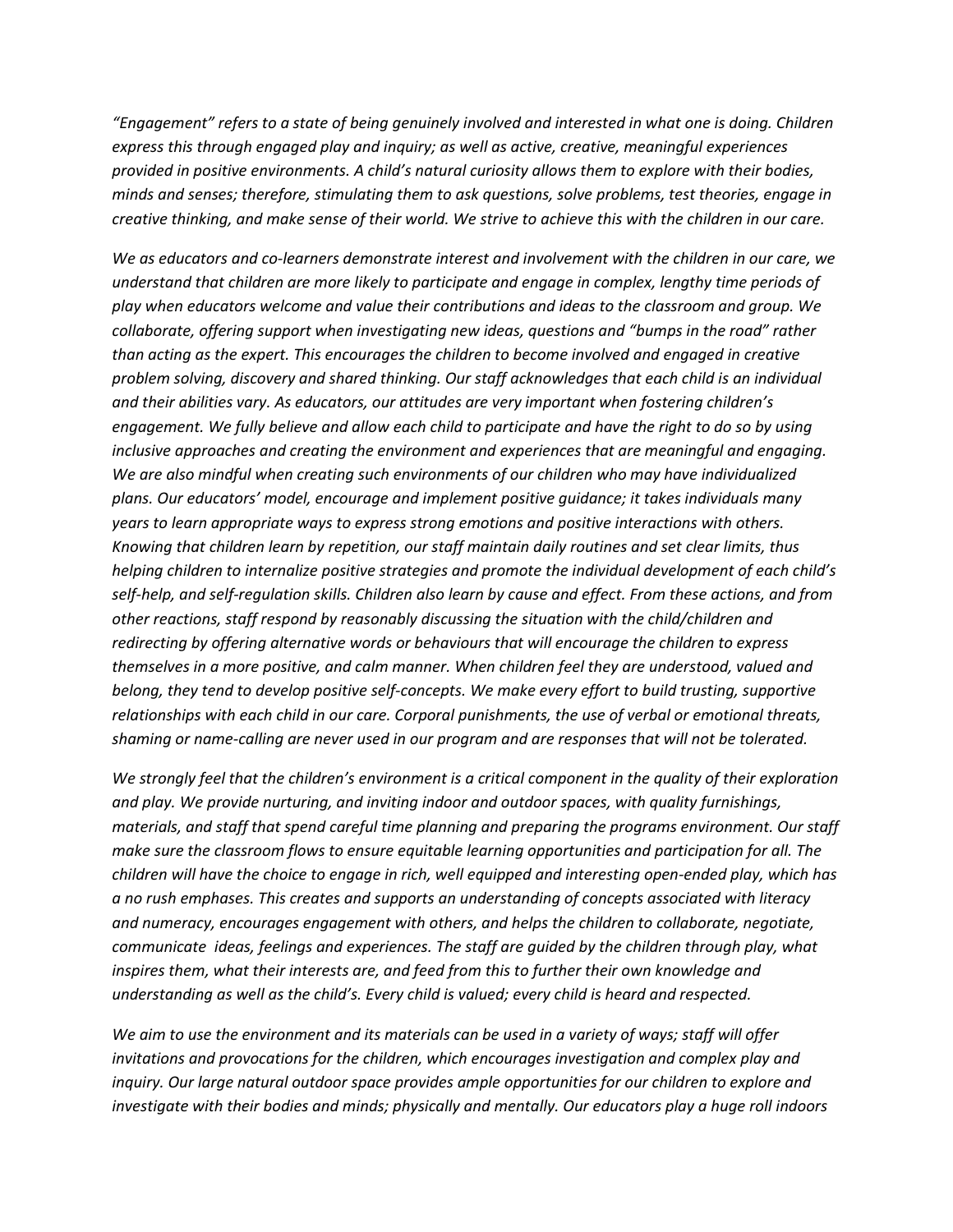*and outdoors, thinking carefully when asking and answering questions, offering exploratory questions and answers. We are passionate, interested, and engaged co-learners providing a space for each child in our care to express themselves within their encounters with their environment, other people and the natural world around them.*

*"Quality is never accident; it is the result of high intention, sincere effort, intelligent direction and skillful execution, it represents the wise choice of many alternatives" – Willa A Foster.*

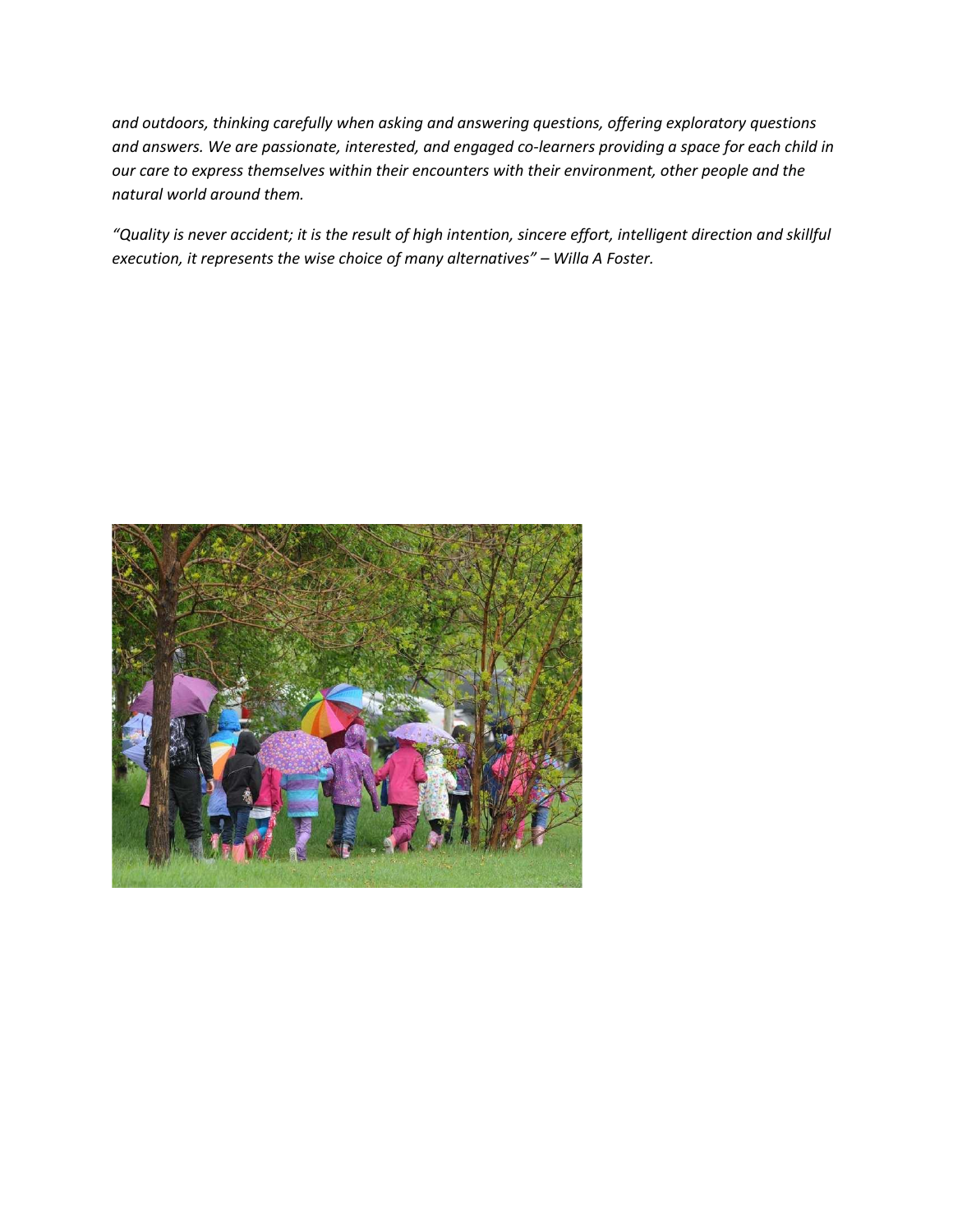## *Expression*

*Our goal at First Steps is for every child to be capable communicators who can express themselves in various ways. Our educators strive to foster communication, expression, and connectedness.*

*As educators, we are aware of the many language's children use to communicate. We fully respect that each child has a voice regardless of ability or age. Every child's home language and culture are supported and valued through various ways; books and signs in different languages are displayed. We also invite*  families to come join us, such as coming in to cook with us, introducing food from their cultural *background, as well as their language and traditions. We reach out into our community, thus furthering our knowledge and understanding of the world and people outside of First Steps.*

*When communication exchanges happen, particularly conversations with others, it builds a sense of connection which can only enhance children's social conversational skills, language skills and cognitive activity. Conversation can occur with even the youngest toddlers, we see all children as powerful communicators, recognizing them as little social partners who are competent to initiate, and partake in communication exchanges. We are attuned and respond to the subtle cues and gestures from our children, who have little or no verbal skills yet when they interact with us in "serve and return" exchanges. We recognize and understand how we are wiring the child's brain for successful learning. Through genuine, authentic conversations, we show respect for what the child is trying to communicate. We role model and encourage them to share their excitement/interests/feelings in a meaningful and positive way. This practise is also demonstrated when communicating with our families, co-workers and visitors.* 

*Creative expression is a wonderful form of communication. We invite children to explore and manipulate materials, engage in music and movement, imaginative expression and dramatic play. While participating, design and creativity bring to life the emotional, cognitive and physical areas of development; feeling, thinking, and doing. We use a variety of materials to enhance children's learning, creative problem-solving and critical thinking skills. Educators offer opportunities for the children to explore language, and literacy through play. We support emerging literacy skills by providing open ended materials that allow for growth of imaginative and symbolic play. Signs, props, symbols, books, art tools, songs and rhyme all support print awareness, expression, and the development of strong language and cognitive abilities. As we facilitate successful communication between children and others, we document these interactions to help the children revisit their thoughts and ideas, thus extending their understanding. Staff offer coaching rather than speaking for them. We help the children find the right words and approach to interact in productive communication exchanges. Time and space are available so the children in our care can be as expressive as they so wish.*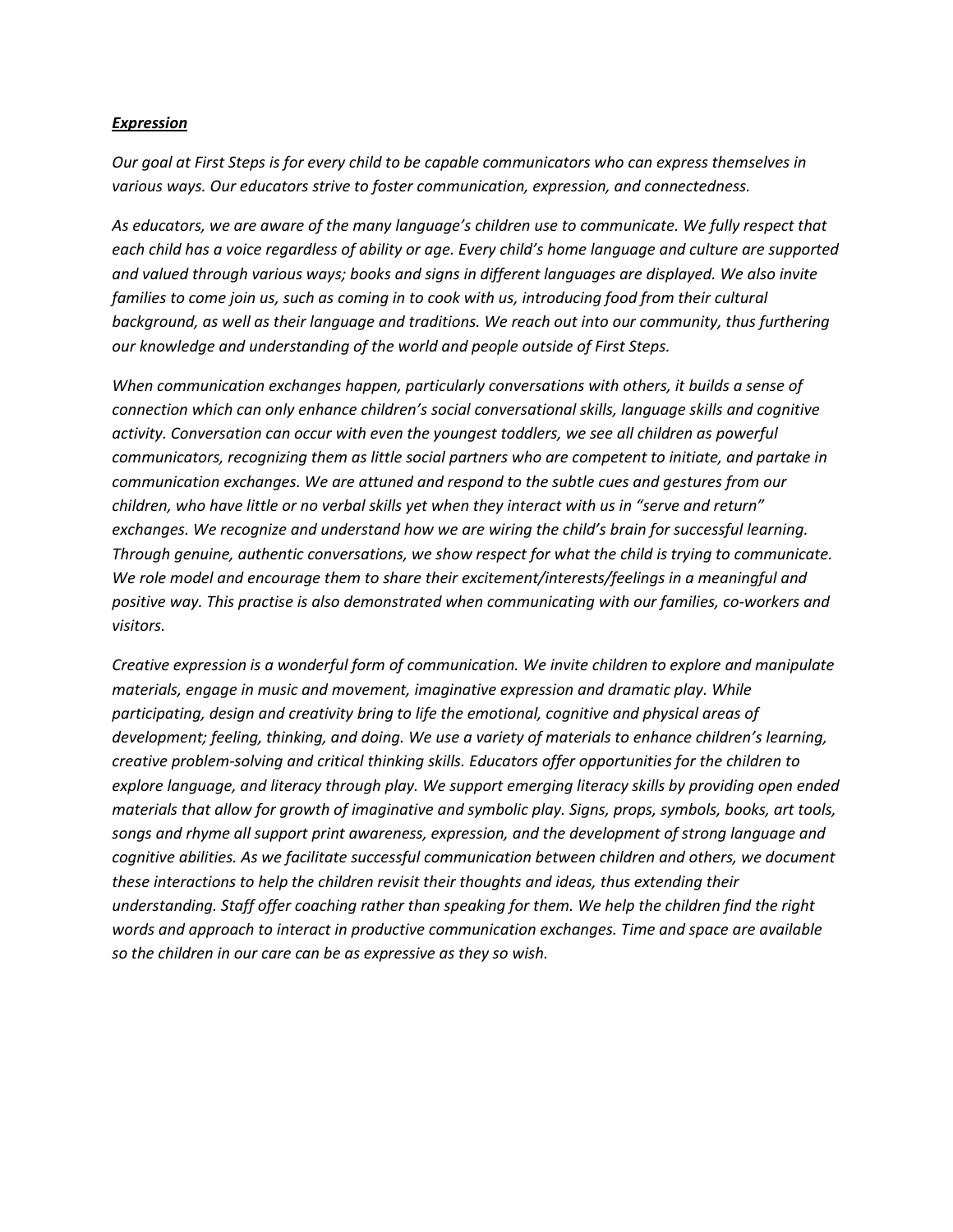#### *Closing Statement*

*At First Steps, our passion for children and their learning is tailored to each child in our care. We endeavor to create an environment that is welcoming, enriched, safe and full of possibilities which will allow each child's unique abilities and interests to flourish. Not only are we a child centered program, but also family centered. We aim to create strong, trusted partnerships with parents and caregivers. We encourage and welcome them to share their culture, language and experiences with us. We believe that*  families are an integral part of our team, and this connectedness is reflected in the richness of our *program. We take pride in ensuring all children can attend and benefit from the high-quality childcare experiences we offer. Children and their families are offered support if required through the County of Wellington Child Care Subsidy office, Inclusion support services and agencies such as; Canadian Mental Health Association, Kids Ability, Speech and Language Pathology, Family and Children Services. If the need should arise and a child requires such a service, we offer availability for meetings and child sessions/ assessments within our program. To ensure inclusion practices are maintained, children work with the specialist whilst remaining in their familiar environment. We demonstrate an ongoing commitment to integrate an anti-bias approach into every aspect of our program. We promote the skills to identify and respect diversity by interacting with others in cultural and social diverse environments. This proactive approach is modelled and encouraged to reduce prejudice and promote inclusiveness. We commit to practise the value of diversity in a way the children can relate to and developmentally understand. At First Steps, our teaching staff are qualified Registered Early Childhood Educators or equivalent. Also, within our team are unqualified staff with a background knowledge and passion for childcare. All staff members are carefully chosen. They are knowledgeable regarding aspects of caring for young children, including child development. Each staff member has an understanding of the Child Care Early Years Act (CCEYA 2014) and the "How Does Learning Happen" document, Ontario's pedagogy for the early years. [www.edu.gov.on.ca/childcare](http://www.edu.gov.on.ca/childcare) Our staff are offered many opportunities to further their knowledge by attending ongoing professional development workshops, seminars and conferences. To enable us to maintain our high-quality care standards, and evaluate, monitor and assess our program we meet as a collective throughout the year. We also come together and collaborate, review and discuss our program statement annually. We are an Equal opportunity employer; all employment activities will be conducted in a safe manner to ensure equal opportunity for all regardless of; age, national origin, sexual orientation, pregnancy or disability. Being able to understand who we are and meet our expectations helps staff embody our commitment to high quality care and represent our program in a positive way. We are committed to the health and safety of all our employees and the prevention of occupational injuries and disease. It is our responsibility to be the benchmark in effectively managing and communicating our program regarding health and safety, whilst maintaining compliance with the Ontario Occupation Health and Safety Act and related regulations. Thus, all staff are expected to read, understand, and embrace our health and safety handbook, complete the health and safety training booklet and sign and acknowledge all of First Steps ELC policies and procedures. Our staff are also required to be certified Standard First Aid responders and provide First Steps with a valid original police vulnerable sector check (PVSC). Our human resource binder is readily available for all our employees to read and digest.*